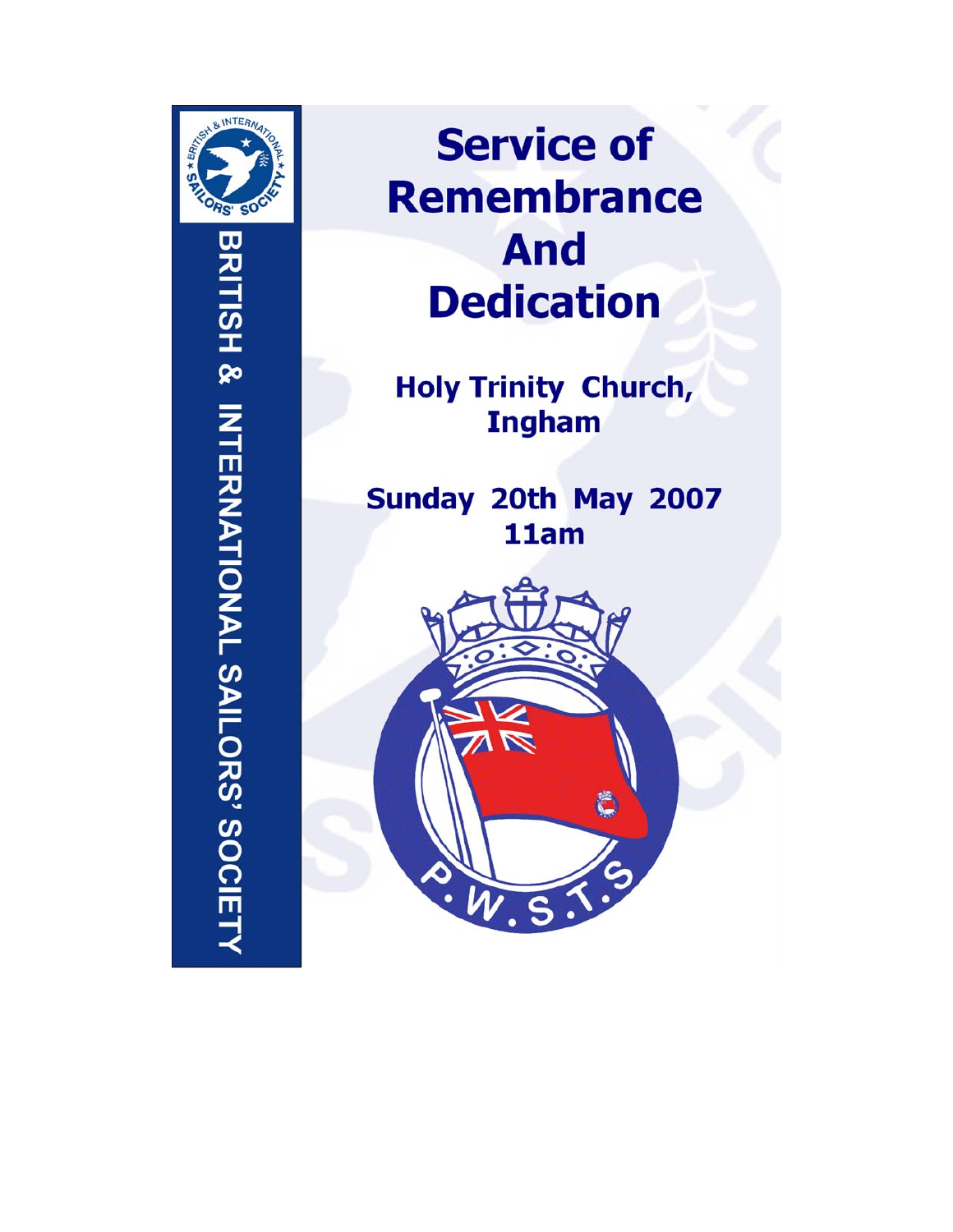# **Foreword**

The Prince of Wales Sea Training Hostel was founded in 1920 at Limehouse in London. The PWSTH was used to train boys for service as Deck Ratings in the Merchant Navy and was operated by the British Sailor's Society (now the British & International Sailors' Society). Due to the war, the PWSTH moved to Ingham in 1940. In 1948 the name changed to The Prince of Wales Sea Training School.

It was deemed essential to be near a busy sea port, and therefore the school transferred to Dover in 1953, until its closure in 1975. The school's colours were laid up on 27th October 1975. During the period of the PWSTS, the Royal Family have paid special interest and attended many events. A total of 4,911 boys were trained at the PWSTS during its operation.

In 1946 a memorial service of the 85 Prince of Wales boys, who gave their lives in the service of their country between 1939 -1946, was held at St Peter-Upon-Cornhill Church in London. A memorial plaque was unveiled at PWSTH Ingham on 17th September 1946. The plaque subsequently transferred to Dover.

In May 2007 this plaque was finally returned to Ingham. This location is now registered with the Imperial War Museum London UK National Inventory of War Memorials.

"At the going down of the sun and in the morning we will remember them"

Andy Gale Director PWSTS Society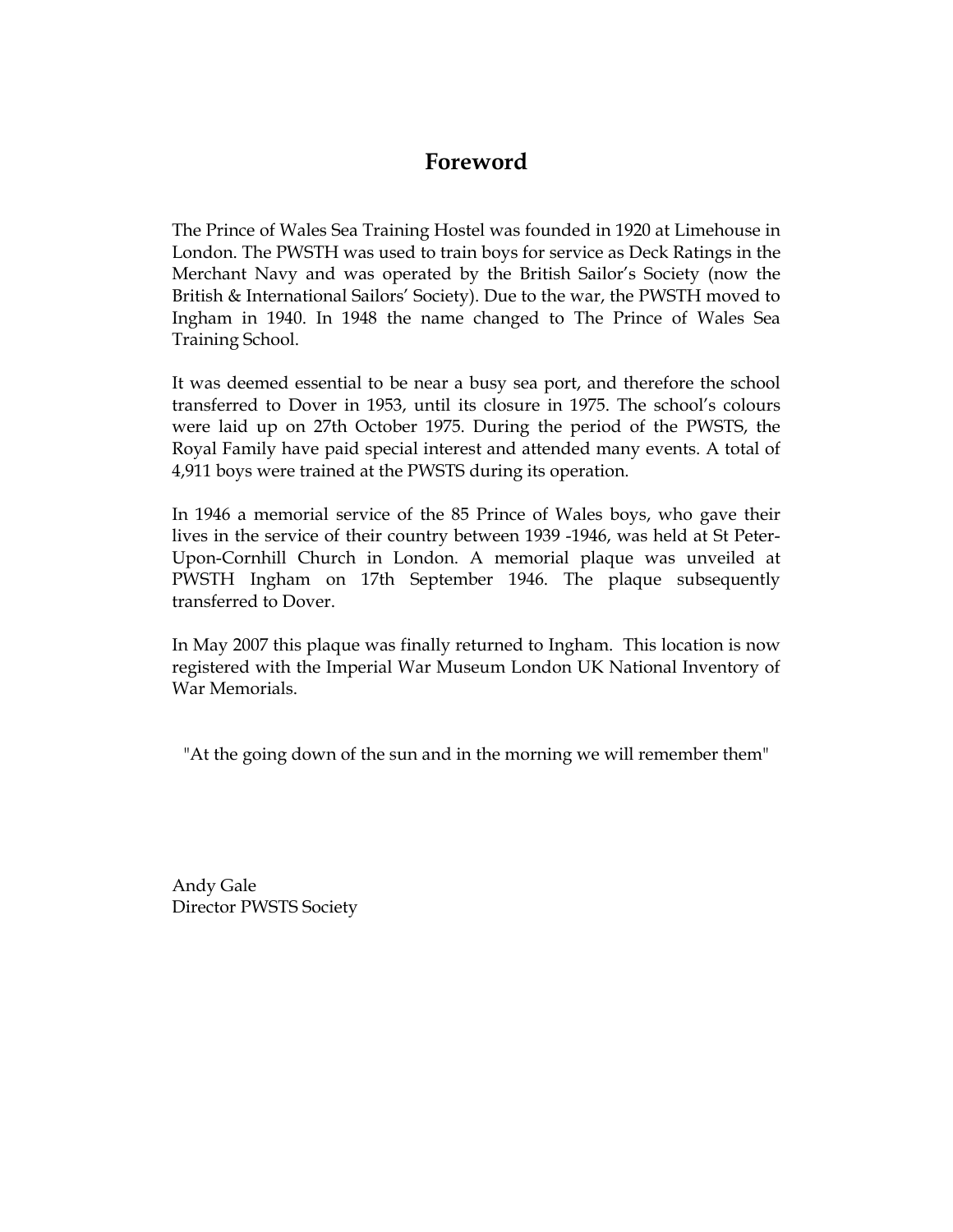# **Service of Remembrance and Dedication**

#### **Welcome and Call to Worship:**

Revd David Potterton, Principal Chaplain, British & International Sailors' Society (formerly British Sailors' Society)

**Hymn: "**Now thank we all our God"

Now thank we all our God, with hearts, and hands, and voices; who wondrous things hath done, in whom His world rejoices; Who, from our mothers' arms, hath blessed us on our way with countless gifts of love, and still is ours today.

O may this bounteous God through all our life be near us, with ever-joyful hearts and blessed peace to cheer us; and keep us in His grace, and guide us when perplexed, and free us from all ills in this world and the next.

All praise and thanks to God the Father now be given, the Son, and Him who reigns with Them in highest heaven; the one eternal God, whom heaven and earth adore; for thus it was, is now, and shall be evermore.

**Prayer:** Revd Ken Martin, B.I.S.S. Port Chaplain, Felixstowe

**Reading:** Acts 16 vs 30-34 Read by Mr Ray Leonard (PWSTS 1943)

He then brought them out and asked, "Sirs, what must I do to be saved?" They replied, "Believe in the Lord Jesus, and you will be saved - you and your household." Then they spoke the word of the Lord to him and to all the others in his house. At that hour of the night the jailer took them and washed their wounds; then immediately he and all his family were baptised. The jailer brought them into his house and set a meal before them; he was filled with joy because he had come to believe in God - he and his whole family.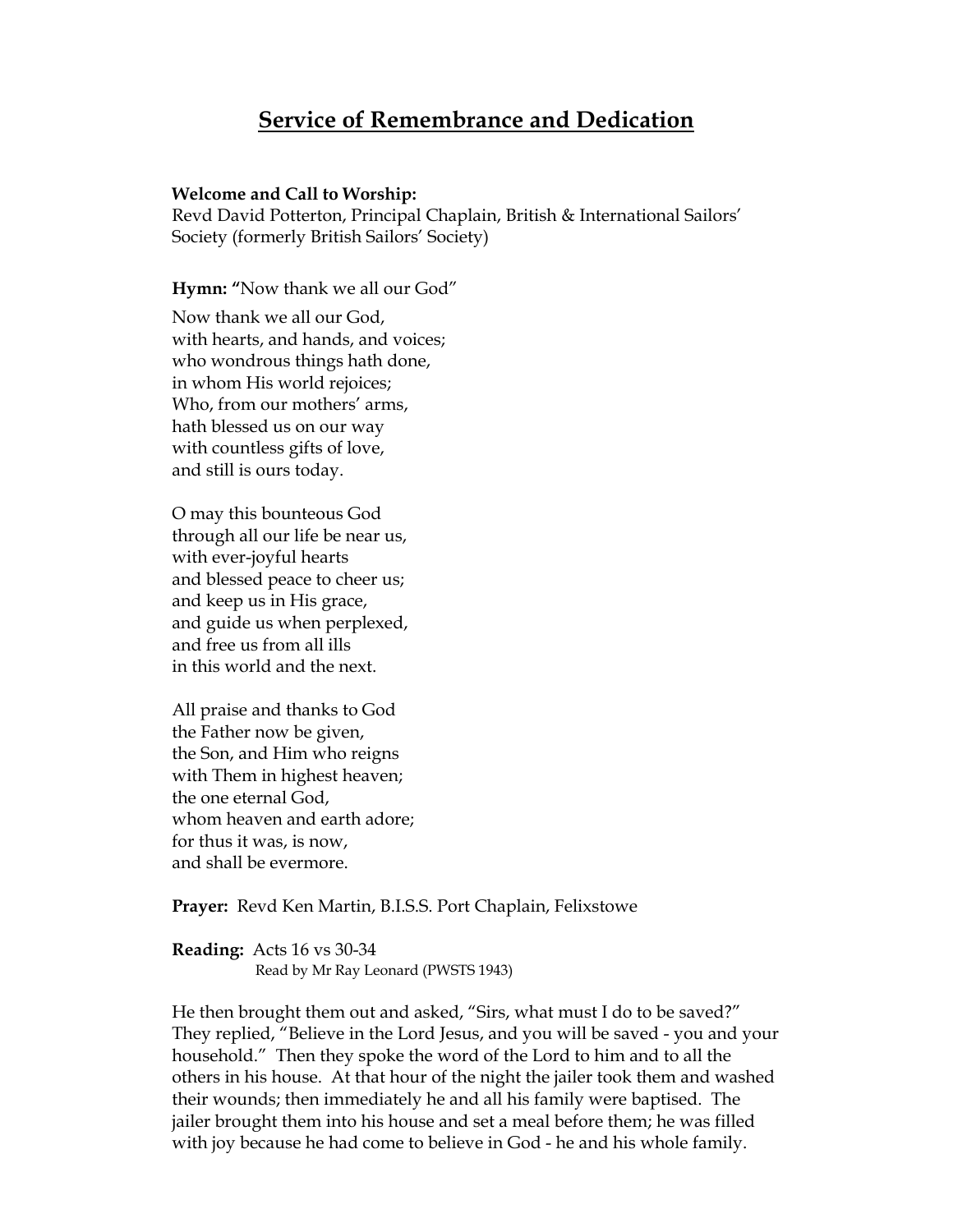**Hymn:** "Will Your Anchor Hold"

Will your anchor hold in the storms of life, When the clouds unfold their wings of strife? When the strong tides lift, and the cables strain, Will your anchor drift, or firm remain?

> *We have an anchor that keeps the soul Steadfast and sure while the billows roll; Fastened to the rock which cannot move, Grounded firm and deep in the Saviour's love!*

Will your anchor hold in the straits of fear, When the breakers roar and the reef is near? While the surges rave, and the wild winds blow, Shall the angry waves then your bark o'erflow?

Will your anchor hold in the floods of death, When the waters cold chill your latest breath? On the rising tide you can never fail, While your anchor holds within the veil:

Will your eyes behold through the morning light The city of gold and the harbour bright? Will you anchor safe by the heavenly shore, When life's storms are past for evermore?

#### **Prayers:** Led by Revd Richard Jackson,

O GOD, the King of glory, who hast exalted thine only Son Jesus Christ with great triumph unto thy kingdom in heaven; We beseech thee, leave us not comfortless; but send to us thine Holy Ghost to comfort us, and exalt us unto the same place whither our Saviour Christ is gone before, who liveth and reigneth with thee and the same Holy Ghost, one God, world without end. Amen.

Almighty God, our Heavenly Father, we come into your presence with joy and thanksgiving in the knowledge of your presence with us in our worship. We thank you that you have brought us together today, with members of the maritime family, to acknowledge you and to remember that our lives and that of nations are in your hands.

We confess our unworthiness of your concern and love so clearly shown in the life, death, resurrection and glorious ascension to your right hand of your son, our Lord Jesus Christ.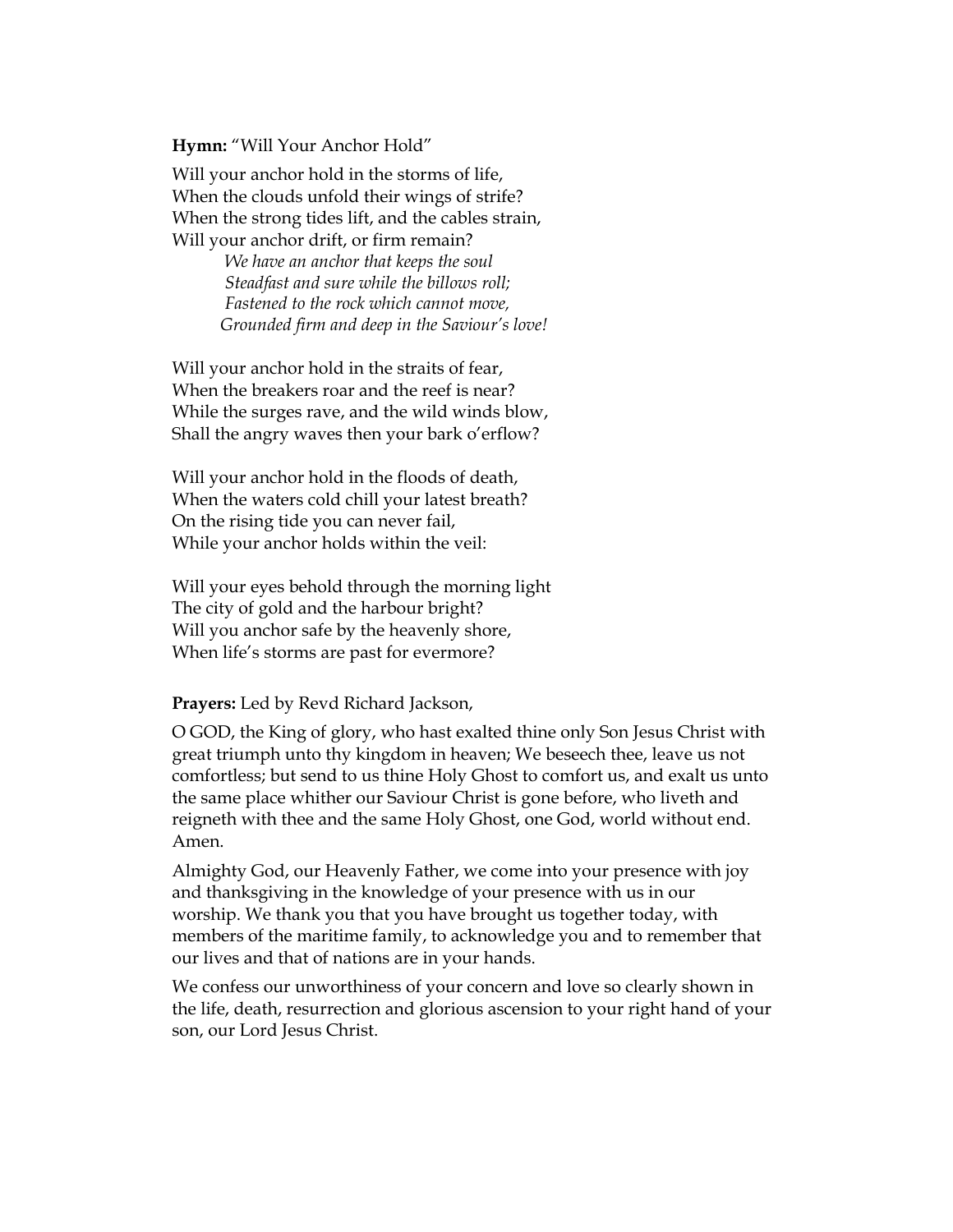Forgive us for the wrongdoings of our lives, our forgetfulness of you and of one another. Forgive us and cleanse us from past failures and receive us as we worship you and dedicate our lives anew to you: and grant us your presence, that with a deepened faith and understanding we may from day to day prove your presence with us, on calm waters or on stormy seas, as we serve and follow you.

Here these our prayers, O God, and embolden us for life's adventure in your strength, until from amid these shadows in which we dream and hope, we welcome the morning of the eternal and unshadowed day in which we shall see your face, and know the truth at last.

These our prayers we offer you, amid the sorrows of separation from those who have gone before us into their eternal rest from the oceans of this earth, with the blessed assurance that through faith in your Son, our Redeemer, we shall be re-united on heaven's shore never to be separated again.

Through Jesus Christ, our Lord. AMEN

**Reading:** John 17 vs 20-26 Read by Mr Fred Honisett (PWSTS 1943)

"My prayer is not for them alone. I pray also for those who will believe in me through their message, that all of them may be one, Father, just as you are in me and I am in you. May they also be in us so that the world may believe that you have sent me. I have given them the glory that you gave me, that they may be one as we are one: I in them and you in me. May they be brought to complete unity to let the world know that you sent me and have loved them even as you have loved me.

"Father I want those you have given me to be with me where I am; and to see my glory, the glory you have given me because you loved me before the creation of the world.

"Righteous Father, though the world does not know you, I know you, and they know that you have sent me. I have made you known to them and will continue to make you known in order that the love you have for me may be in them and that I myself may be in them."

**Hymn: "**The Day Thou Gavest Lord, is Ended"

The day Thou gavest, Lord, is ended, the darkness falls at Thy behest; to Thee our morning hymns ascended, Thy praise shall sanctify our rest.

We thank Thee that Thy church unsleeping, whilst earth rolls onward into light, through all the world her watch is keeping, and rests not now by day or night.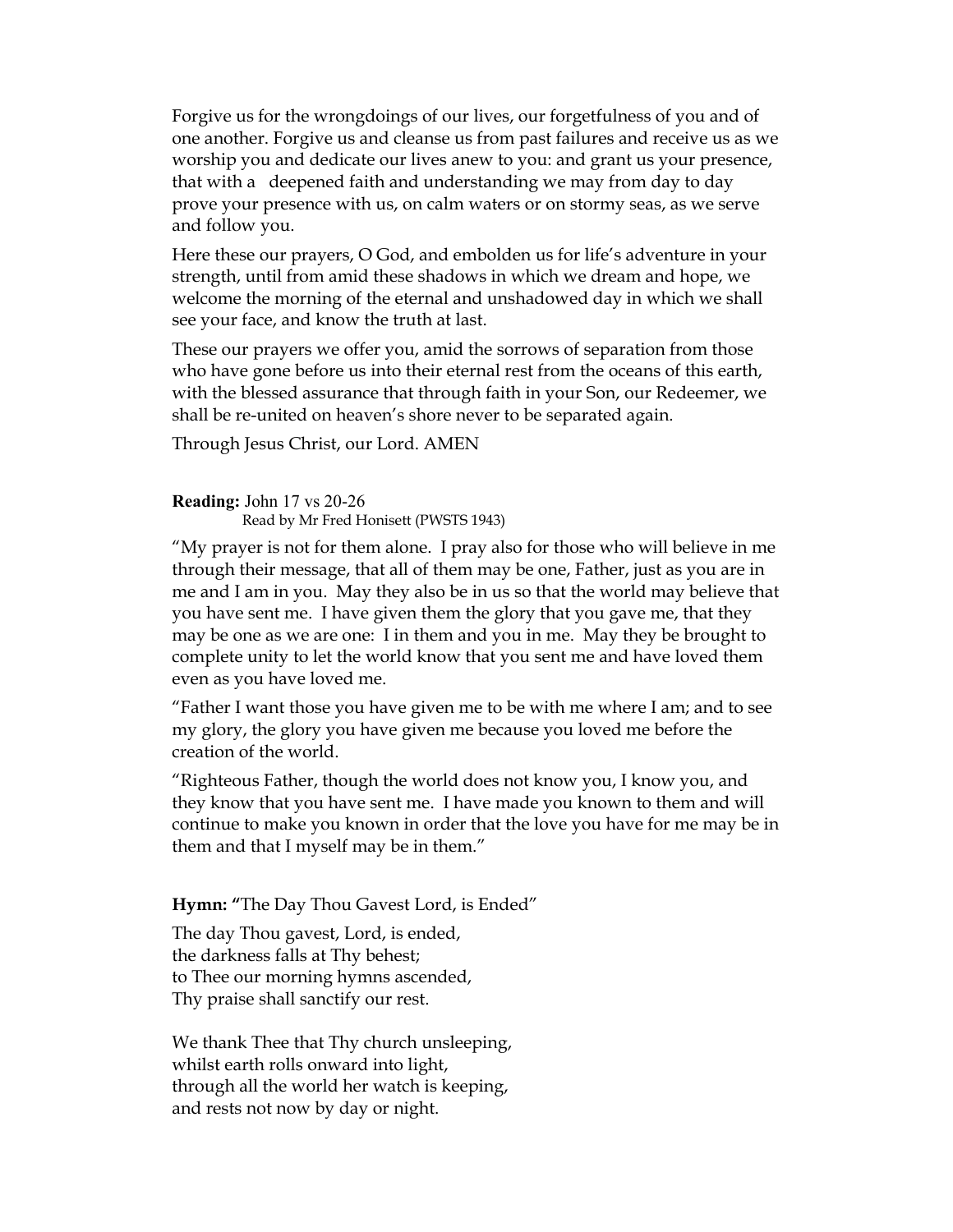As o'er each continent and island the dawn leads on another day, the voice of prayer is never silent, nor dies the strain of praise away.

The sun, that bids us rest, is waking our brethren 'neath the western sky, and hour by hour fresh lips are making Thy wondrous doings heard on high.

So be it, Lord: Thy throne shall never, like earth's proud empires, pass away; Thy kingdom stands, and grows for ever, till all Thy creatures own Thy sway.

#### **Sermon:** Revd David Potterton

**Hymn: "**Eternal Father, Strong to Save"

Eternal Father, strong to save, whose arm hath bound the restless wave, who bidd'st the mighty ocean deep its own appointed limits keep:

> O hear us when we cry to Thee for those in peril on the sea

O Christ, whose voice the waters heard, and hushed their raging at Thy word, who walkedst on the foaming deep, and calm amid the storm didst sleep:

> O hear us when we cry to Thee for those in peril on the sea.

O Holy Spirit, who didst brood upon the waters dark and rude, and bid their angry tumult cease, and give, for wild confusion, peace:

> O hear us when we cry to Thee for those in peril on the sea.

O Trinity of love and power, our brethren shield in danger's hour; from rock and tempest, fire and foe, protect them wheresoe'er they go: thus evermore shall rise to Thee glad hymns of praise from land and sea.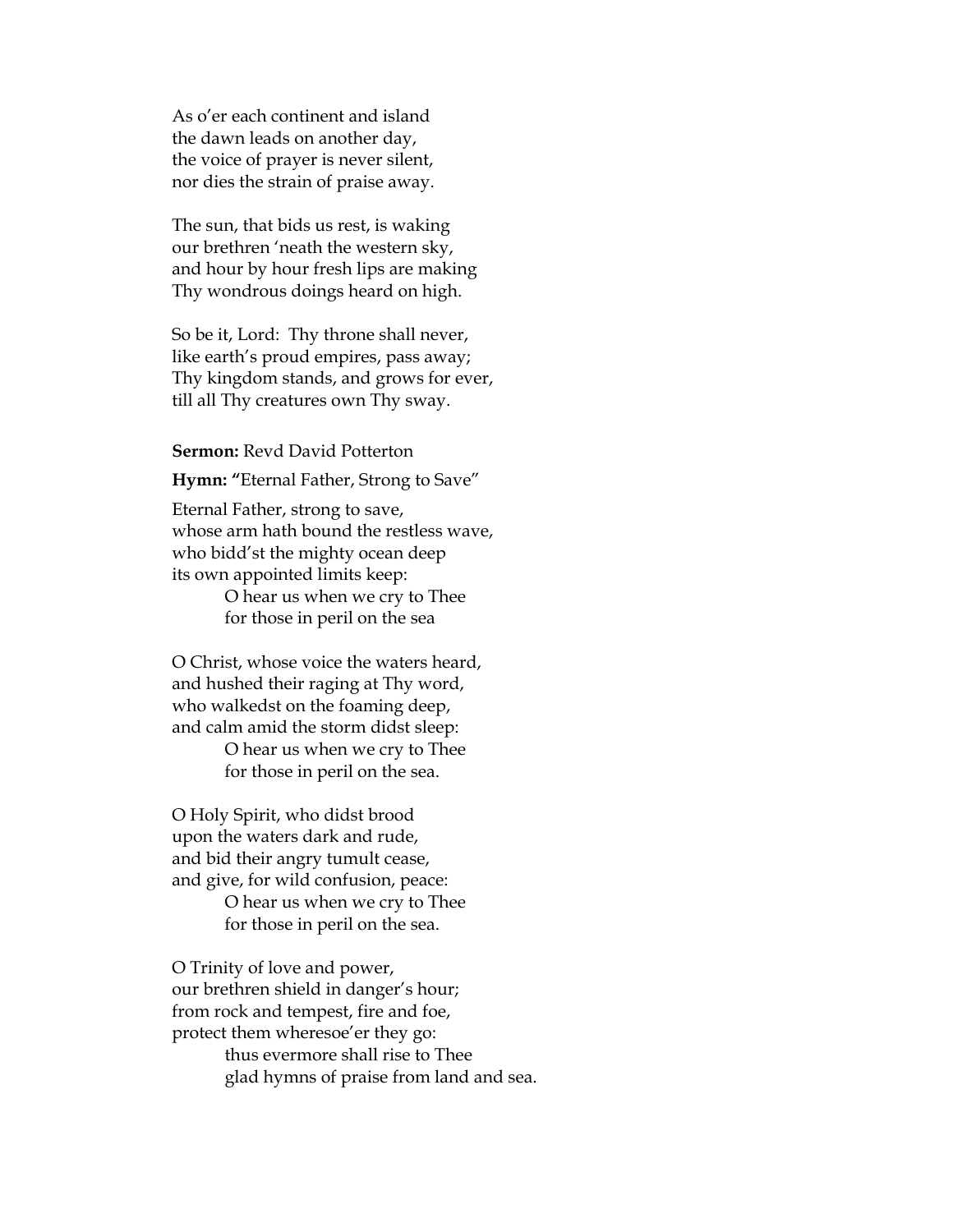## **Benediction:**

Deep peace of the running waves to you. Deep peace of the flowing air to you. Deep peace of the quiet earth to you. Deep peace of the shining stars to you. Deep peace of the Son of Peace to you.

And now may the grace of the Lord Jesus Christ, the love of God and the fellowship of the Holy Spirit be with us all. AMEN.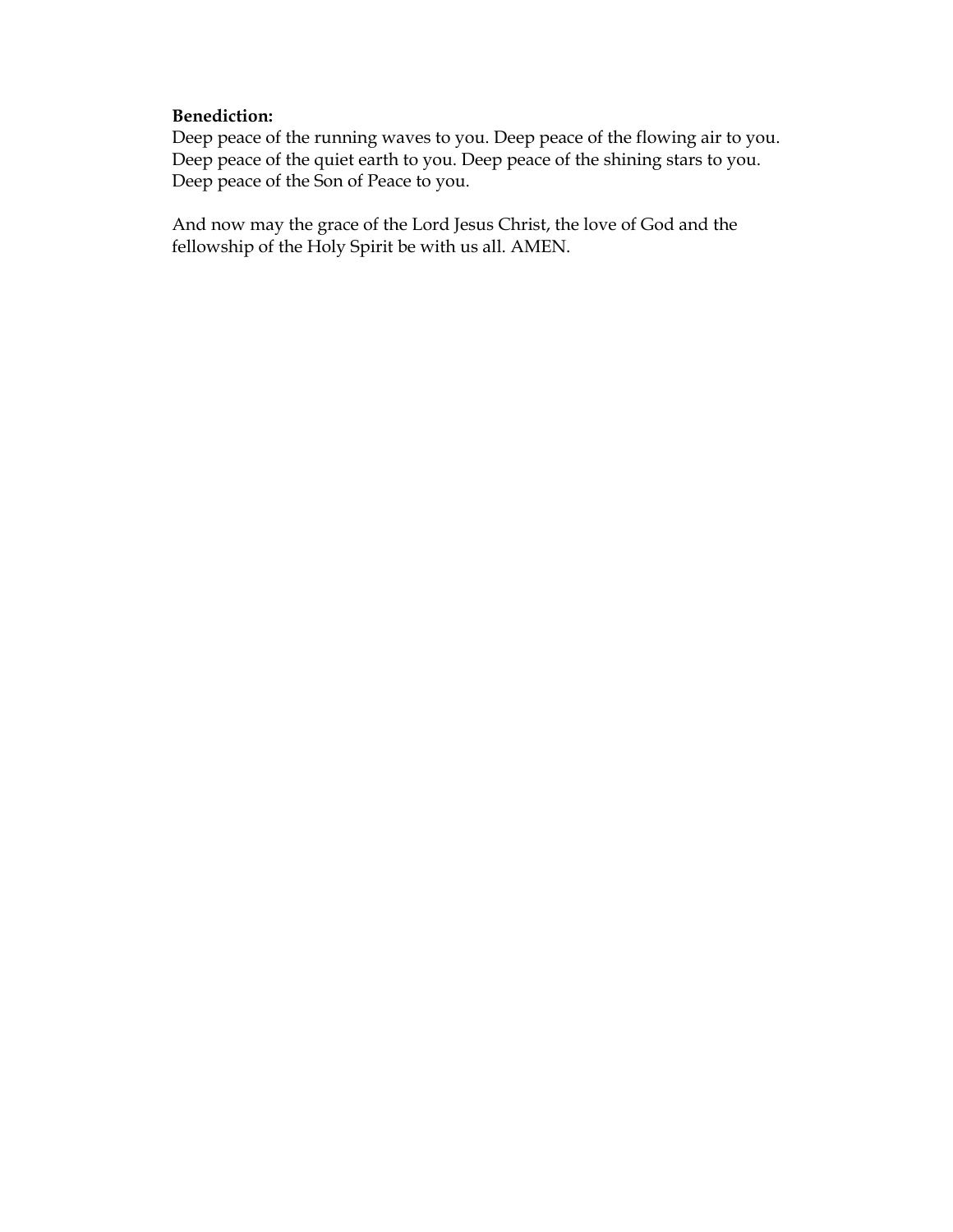# **Unveiling of the WW2 Memorial Plaque**

Mr Al Robertson

# **Dedication of the Plaque**

**Revd Potterton:** Let us commemorate and commend to the loving memory of our Heavenly Father, the Great Shepherd of our souls, the Giver of life everlasting, those seafarers, former cadets of the Prince of Wales Sea Training School named on this plaque who we remember as friends, who died in war, for their country and the cause of peace.

#### **The Lord's Prayer:**

**All:** Our Father, who art in heaven, Hallowed be thy name; Thy kingdom come; Thy will be done, On earth as it is in heaven. Give us this day our daily bread. And forgive us our trespasses, As we forgive those who trespass against us. And lead us not into temptation; But deliver us from evil. For thine is the kingdom, the power and the glory, For ever and ever. Amen.

#### **Reading of the names: Mr Len Abel (PWSTS 1951)**

#### **'For the Fallen' read by Mr Tony Sullivan (PWSTS 1952)**

They shall not grow old, As we that are left grow old. Age shall not weary them, Nor the years condemn. At the going down of the sun, And in the morning, We will remember them. (4th verse, 'For the fallen' by Laurence Binyon 1914)

**All:** We will remember them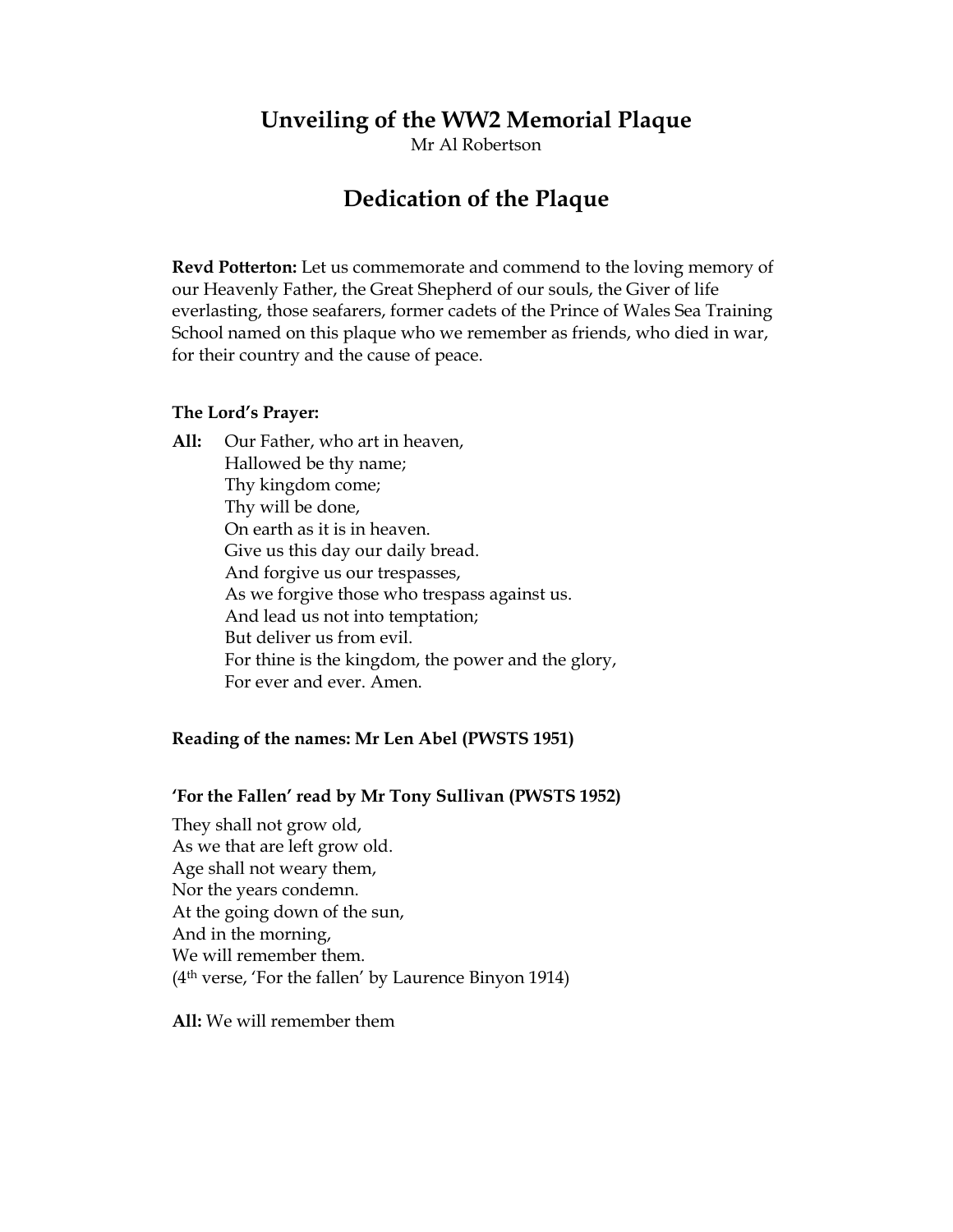## **KOHIMA EPITAPH read by Mr Tony Sullivan (PWSTS 1952)**

When you go home tell them of us, and say, for your tomorrow we gave our today.

**"THE LAST POST" Bugler** 

## **SILENCE SHALL BE KEPT**

**"REVEILLE" Bugler** 

# **PLACING OF WREATHS**

## **PRAYERS: Revd David Potterton**

Lord of life and death, we acknowledge you in all our ways and in the events that befall us. But today we come together to remember those former members of the Prince of Wales Sea Training School who lost their lives in the service of their country. We remember those lost at sea and who entered your kingdom from a cold and watery grave. We ask you to keep them in your eternal love. We thank you for those that were saved and for the strength you gave some to save others.

**All:** God of heaven, earth and the seas, we give you thanks.

Almighty and everlasting God, we thank you for the courage you gave the crew members who remained steadfast at their posts and we pause to remember those who remain entombed on the ocean floor.

In memory of them we ask you to give us the will and courage required of our calling and bring us safely through the wind and waves to the safe harbour of your eternal presence through faith in Jesus Christ, the Great Captain of our salvation. So be with us, we pray, and grant us your presence and protection.

**All:** God of heaven, earth and the seas, we give you thanks.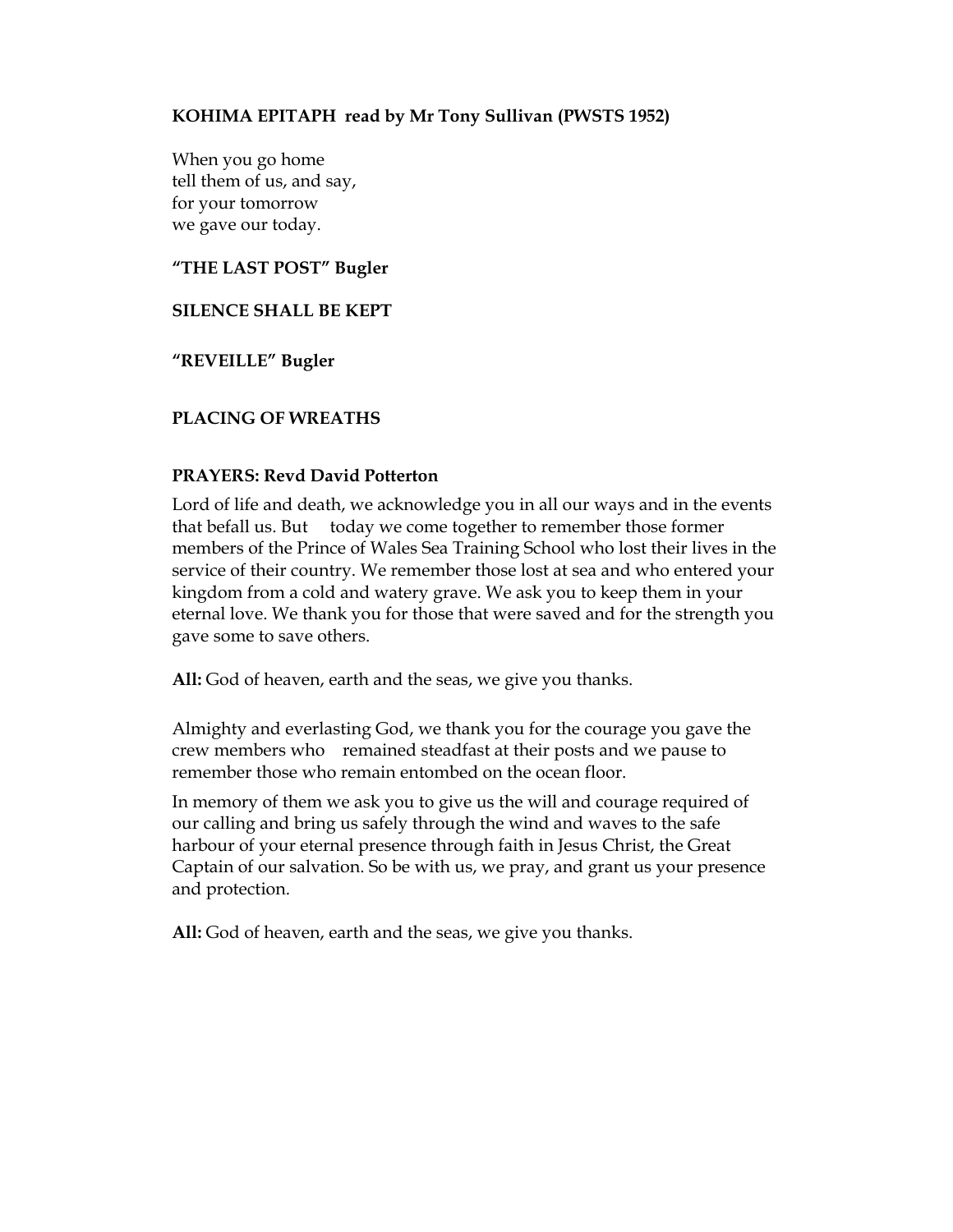## **BENEDICTION**

Go into the world in peace; be of good courage; hold fast that which is good; render no man evil for evil. Strengthen the faint hearted, support the weak, help the afflicted, honour all men; love and serve the Lord, rejoicing in the power of the Holy Spirit.

And may the blessing of God Almighty, the Father, the Son and the Holy Spirit, be upon us and remain with us and with those we love, this day and forevermore. AMEN.